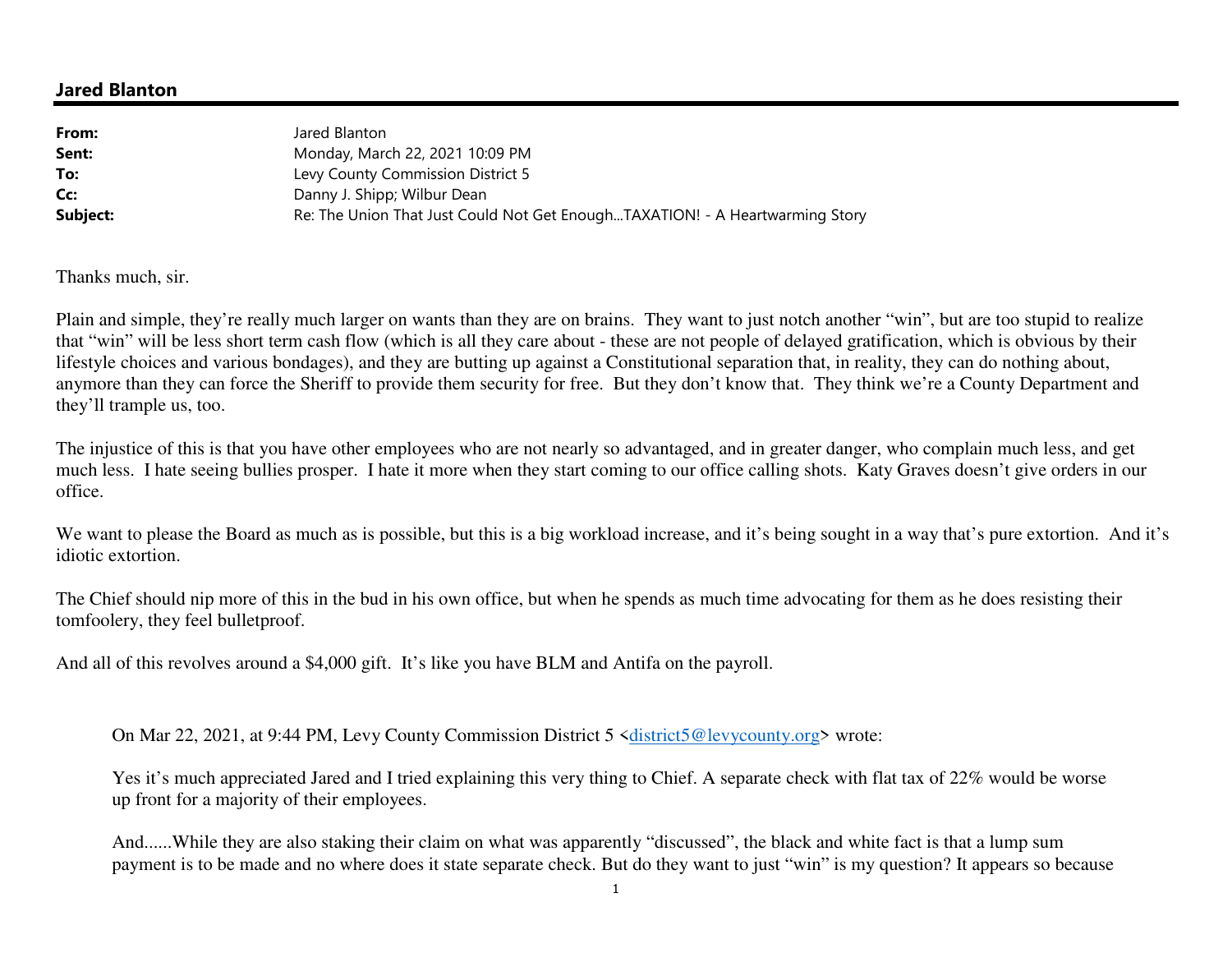they aren't trying to Benefit the entire unit of employees and only serving the few. And now they have dug their heels in on "interpreted discussions" and not the black and white that was agreed to and signed. My Lord someone help them understand what apparently we have all explained to them multiple times.

With Disgust,

## **Matt Brooks**

 Levy County Commissioner District 5 P.O. Box 310 Bronson, Fl 32621 district5@levycounty.org352-529-7734

On Mar 22, 2021, at 9:28 PM, Danny J. Shipp <levyclerk@levyclerk.com> wrote:

Thank you Jared for solving everyone's problems on your time and saving tax payer's dollars without overtime. Everyone should work like you have and I'm sure the people we serve appreciate what we do.

Get Outlook for iOS

**From:** Jared Blanton <br/>blanton-jared@levyclerk.com>

**Sent:** Monday, March 22, 2021 6:42:34 PM

**To:** Wilbur Dean <dean-wilbur@levycounty.org>; Levy County Commission District 1 <district1@levycounty.org>; Levy County Commission District 2 <district2@levycounty.org>; Levy County Commission District 3 <district3@levycounty.org>; Levy County Commission District 4 <district4@levycounty.org>; Levy County Commission District 5 <district5@levycounty.org> Cc: Danny J. Shipp <levyclerk@levyclerk.com>; Chief Mitch Harrell <mharrell@levydps.com>; Anne Brown <annebrownlevy@bellsouth.net>; Jacqueline Martin <martin-jacqueline@levycounty.org>; Faith Southard <southardfaith@levyclerk.com>; levyfinanceDistro <levyfinance@levyclerk.com> **Subject:** The Union That Just Could Not Get Enough...TAXATION! - A Heartwarming Story

Good evening,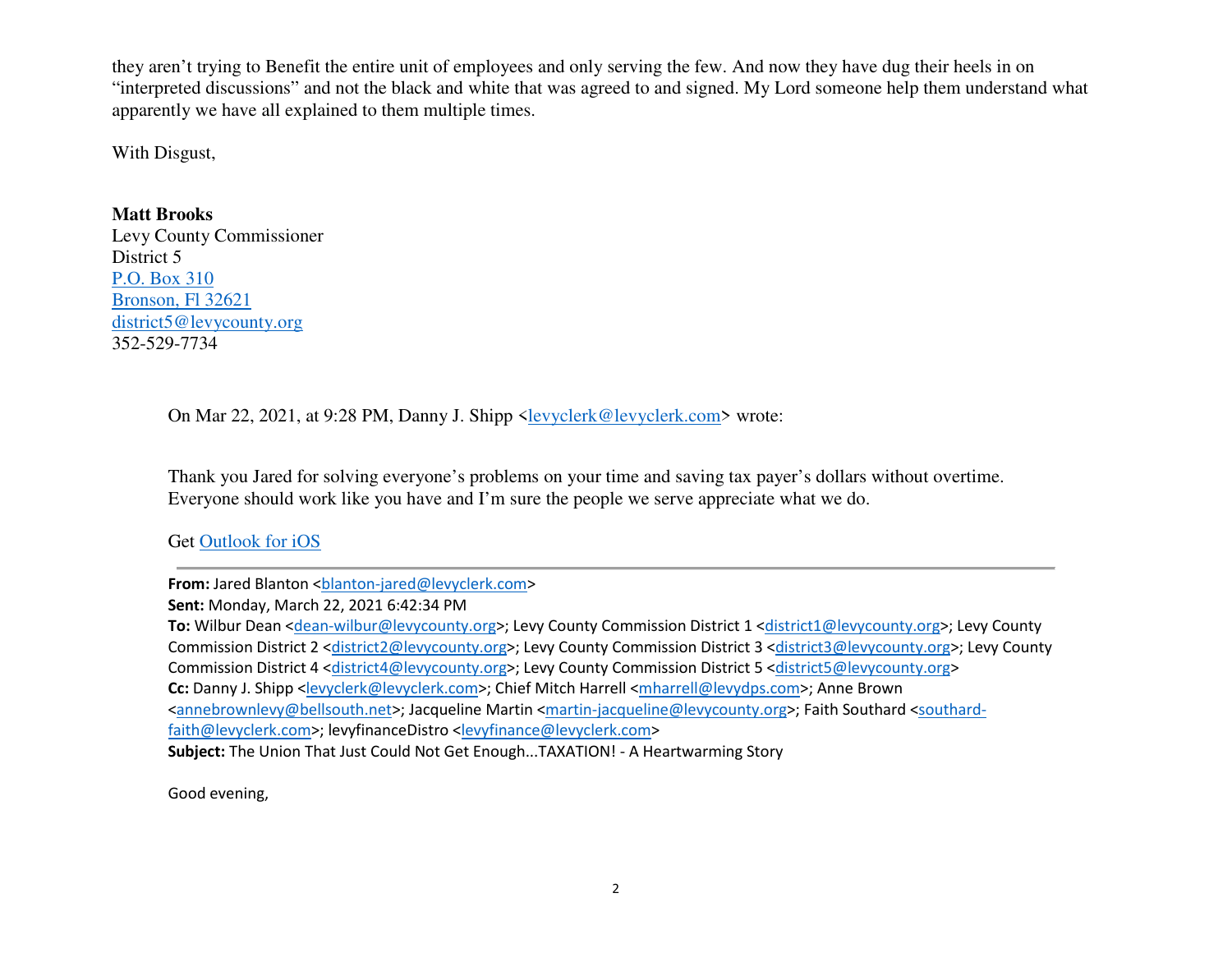Well, I'm just thrilled to share this news with you 5 fine Commissioners, because the IAFF Representation has once again outdone themselves with regard to asking for dumb things. I just wasn't picking the low hanging fruit, initially, because I got too wrapped up in the principle of it. Those principles are important and still hold weight. But not nearly as funny as this one.

So, no one has yet convinced us that the agreement as written (*intent* Mr. Helsby failed to have written in notwithstanding) requires a separate payout, nor that a Constitutional Officer has to take on additional duties based on a labor agreement, but after discussion with Chair Meeks wherein he, like Wilbur, politely asked for some help, I was nonetheless looking for a way for our office to figure out a compromise on perhaps frequency of payments or something to allow for us to pay these out in a limited, 2-3 shot occurrence between now and September. That would reduce the additional workload burden for our office somewhat. We were also discussing some Board action that would clarify the written terms to mean "separate", since that is somewhat contradicted by the black and white. This purely would have been for the Board's sake, not for the IAFF Rep's threats. I will say that, since much of that really resides under Faith's workload rather than mine, I hadn't quite sold Mr. Shipp on any of the routes for doing the checks, but we were discussing whether we could instead either request funding for the workload or stretch out the payment schedule as possibilities. The 30-day window on the payments in the agreement would be one of the problems.

But it may not matter after I explain this simple fact that I had previously forgotten about, or rather, disassociated with these pays because I'd forgotten how broad the terminology is:

The IRS requires all supplemental wages (such as this incentive) to be treated in one of two ways:

- 1. **Combined with regular wages** and taxed as one (**which is what we did** we just used the "show separate, but tax as one" method below in 1.b.)
- 2. **Separated supplemental wages MUST BE TAXED AT 22%.** This is in addition to FICA and Medicare.

## IRS PUBLICATION 15 (CIRCULAR E) States:

## **Supplemental wages combined with regular wages.**

 If you pay supplemental wages with regular wages but don't specify the amount of each, withhold federal income tax as if the total were a single payment for a regular payroll period.

**Supplemental wages identified separately from regular wages.**

If you pay supplemental wages separately (or combine them in a single payment and specify the amount of each), the federal income tax withholding method depends partly on whether you withhold income tax from your employee's regular wages.

1. If you withheld income tax from an employee's regular wages in the current or immediately preceding calendar year, you can use one of the following methods for the supplemental wages.

a.Withhold a flat 22% (no other percentage allowed).

b. If the supplemental wages are paid concurrently with regular wages, add the supplemental wages to the concurrently paid regular wages and withhold federal income tax as if the total were a single payment for a regular payroll period. If there are no concurrently paid regular wages, add the supplemental wages to, alternatively, either the regular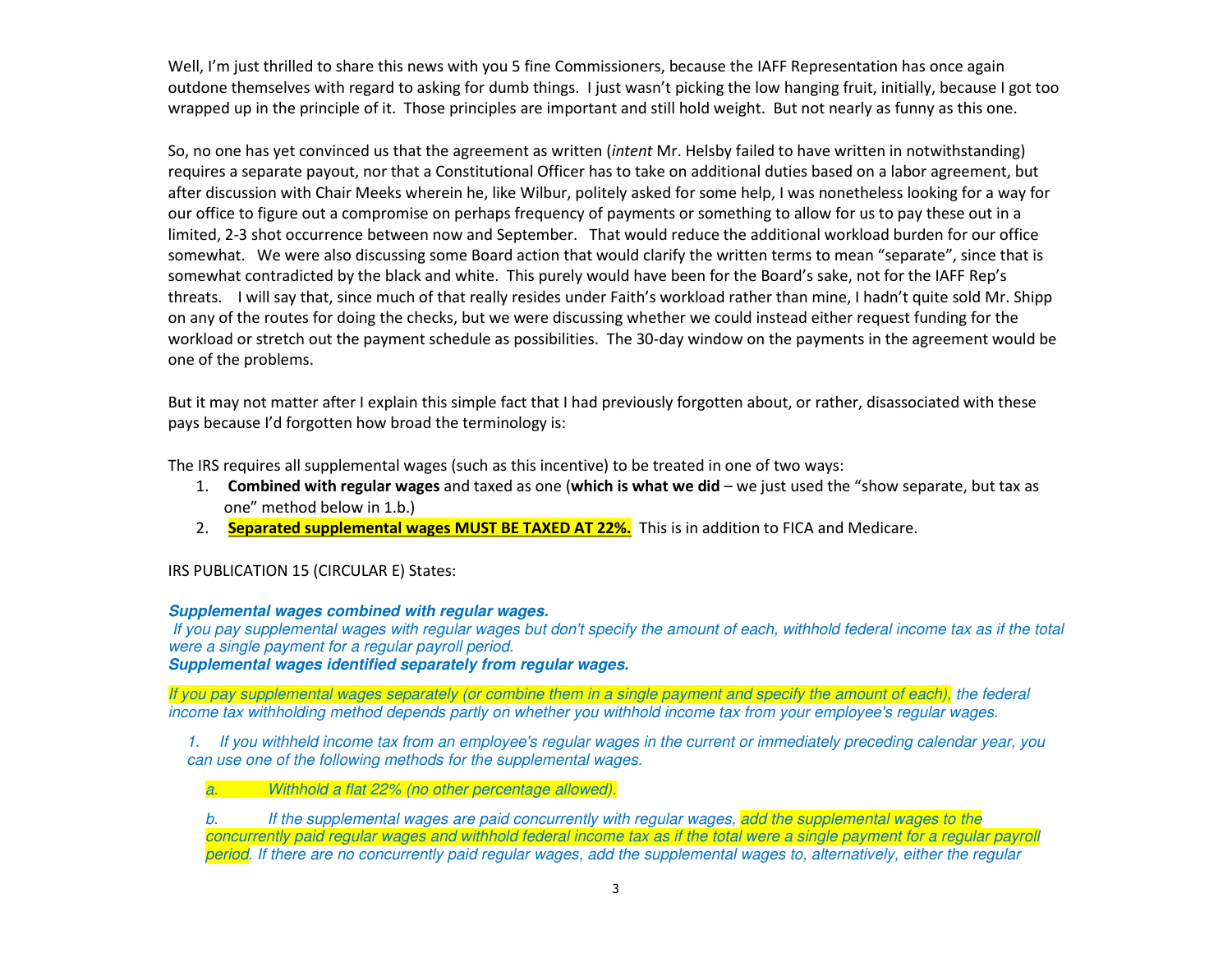wages paid or to be paid for the current payroll period or the regular wages paid for the preceding payroll period. Figure the income tax withholding as if the total of the regular wages and supplemental wages is a single payment. Subtract the tax already withheld or to be withheld from the regular wages. Withhold the remaining tax from the supplemental wages. If there were other payments of supplemental wages paid during the payroll period made before the current payment of supplemental wages, aggregate all the payments of supplemental wages paid during the payroll period with the regular wages paid during the payroll period, figure the tax on the total, subtract the tax already withheld from the regular wages and the previous supplemental wage payments, and withhold the remaining tax.

2. If you didn't withhold income tax from the employee's regular wages in the current or immediately preceding calendar year, use method 1b.

Regardless of the method you use to withhold income tax on supplemental wages, they're subject to social security, Medicare, and FUTA taxes."

This is not optional, but an IRS requirement. I recall that we had this once in Columbia County like 7 years ago and they thought they'd get a gross check for the flat amount with no taxes withheld, and I told them "well, that's illegal, so you can forget that." So then they wanted the check separate and then the question of rate came up, and well, the IRS gives you the rate if you separate the wages. I'd forgotten about that until trying one more time to think about a way that we could thread the needle because my mind didn't even let me get this far. My guy Rob here mentioned this rule to me the other day but I was in a rush so the lightbulb didn't go off until this afternoon.

Publication 15 (2021), (Circular E), Employer's Tax Guide | Internal Revenue Service (irs.gov)Publication 15-A (2021), Employer's Supplemental Tax Guide | Internal Revenue Service (irs.gov)Internal Revenue Bulletin: 2008-24 | Internal Revenue Service (irs.gov)

With the exception of 1 or 2 of your employees...probably 3 at most, that is actually HIGHER than the rate we would tax them by "LUMPING" them together. The \$98K employee I referred to last time is one exception, he paid at 23-ish%. So this would have made his check \$40 higher. But the \$90,731 guy only paid taxes at 20%. This would have cost him an additional \$80. It only gets worse from there going down – many employees would pay HUNDREDS more out of that check, if separate. The rate structure changes (DROPS) below \$86K – so what they're asking us, and you, to do, is actually going to result in them paying MORE taxes per check, with the exception of perhaps the highest paid 2-3 employees. So, if we separate these payments, here's what the net checks will look like as stand-alone:

**\$1000** - \$76.50 FICA/Medicare - \$220 FWT(22%) = **\$703.50**

**\$4000** - \$306 FICA/Medicare - \$880 FWT (22%) = **\$2814.00**

Whose interpretation do they like most, now? The vast majority will get less net pay if we separate checks, and many of them will get *significantly* less net pay if the checks are separate.